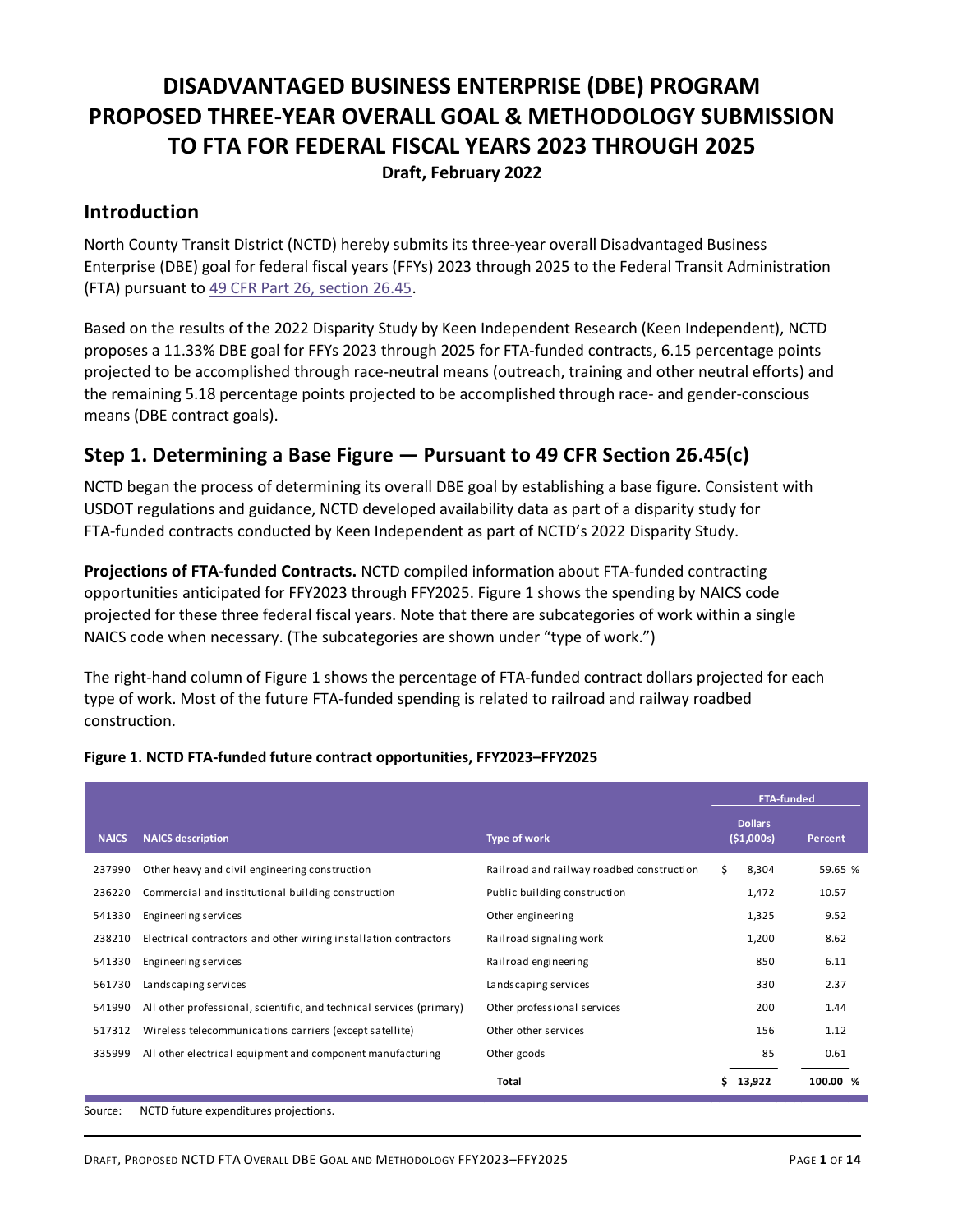DBE availability. The 2022 Disparity Study provided data about availability of DBEs and total firms to perform the types of work in Figure 1. The following summarizes how this information was developed.

Based on analysis of FTA-funded contracts by Keen Independent from January 1, 2016, through December 30, 2020, Keen Independent determined that San Diego and Orange counties should be selected as the relevant geographic market area for the availability analysis.

- About 84% of NCTD FTA-funded contract dollars from 2016 through 2020 went to firms located in San Diego and Orange counties.
- **Therefore, the availability analysis examined firms with locations in San Diego and Orange counties.**

Keen Independent also examined the types of work involved in FTA-funded contracts from 2016 through 2020. There were 16 types of work that accounted for 85% of FTA-funded contract dollars. The availability analysis focuses on firms performing these 16 types of work.

Keen Independent developed a database of businesses available for NCTD work (DBEs and non-DBEs) by contacting thousands of firms with locations in San Diego and Orange counties to ask about their availability for specific types of NCTD contracts. The firms contacted for the database came from the following sources:

- Companies that had previously identified themselves to NCTD as interested in learning about future work; and
- Businesses that Dun & Bradstreet (D&B) identified in certain transportation contracting-related subindustries in San Diego and Orange counties (D&B's Hoover's business establishment database). D&B's Hoover's database is accepted as the most comprehensive and complete source of business listings in the nation.

Keen Independent successfully contacted 6,176 businesses in San Diego and Orange counties. After consolidating duplicate responses and removing companies that are no longer in business, not-for-profit organizations, unable to perform transportation-related work, not located in San Diego County or Orange County, or uninterested in discussing availability for NCTD work, the final database contained 416 businesses, of which 39 (about 9.4%) were DBEs, as shown in Figure 2. (Each firm in the final availability database expressed qualifications and interest in NCTD work.) Source: To dealing to the control of the most control of the source: To business<br>
D&B's Hoover's database is accepted as the most comprehensive and complete source of business<br>
listings in the nation.<br>
Reen Independent suc Iistings in the nation.<br>
In Independent successfully contacted 6,176 businesses in San Diego and Orange counties. After<br>
solidating duplicate responses and removing companies that are no longer in business, not-for-profit<br> Independent successfully contacted 6,176 businesses in San Diego and Orange counties. After<br>olidating duplicate responses and removing companies that are no longer in business, not-for-profit<br>nizations, unable to perform t

The 2022 Disparity Study report explains the survey methodology in detail.

#### Figure 2. Availability "head count" of businesses included in the 2022 Disparity Study

|              | Number of<br>firms | <b>Percent of</b><br>firms |
|--------------|--------------------|----------------------------|
| <b>DBEs</b>  | 39                 | 9.4%                       |
| Non-DBEs     | 377                | 90.6                       |
| <b>Total</b> | 416                | 100.0 %                    |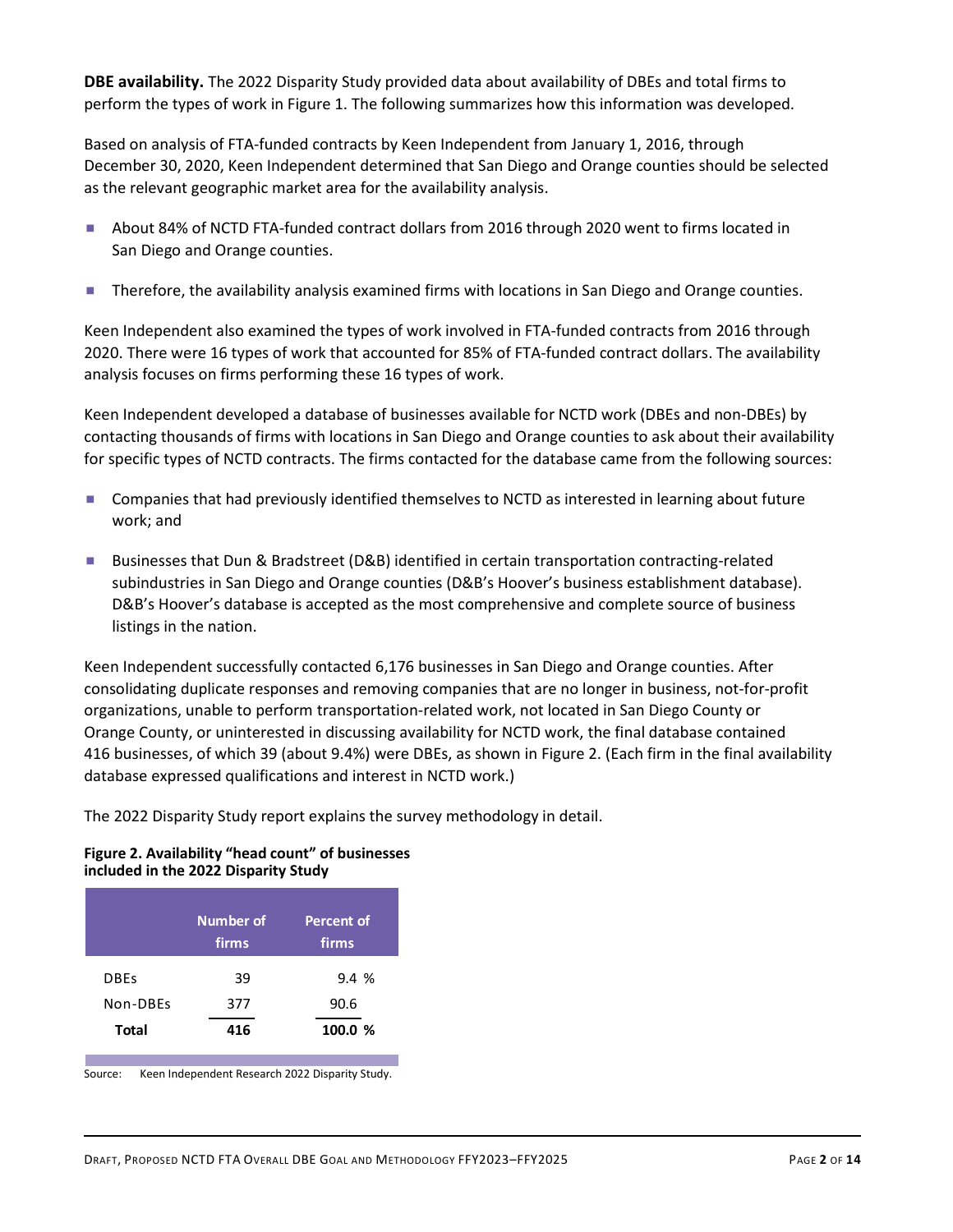- The first column of data in Figure 3 presents the numbers of DBEs in the final availability survey database.
- After dividing the number of DBEs by total firms (column 2 of data), Figure 3 indicates the percentage of firms in each subindustry that are DBEs (column 3 of the data).

#### Figure 3. Number of DBEs and total businesses in the availability analysis, by NAICS

| database.    | each of the NAICS codes shown in Figure 1. (Firms could indicate qualifications for more than one type of<br>work.) Figure 3 provides these results.<br>The first column of data in Figure 3 presents the numbers of DBEs in the final availability survey<br>After dividing the number of DBEs by total firms (column 2 of data), Figure 3 indicates the<br>percentage of firms in each subindustry that are DBEs (column 3 of the data). |                     |                       |                                             |
|--------------|--------------------------------------------------------------------------------------------------------------------------------------------------------------------------------------------------------------------------------------------------------------------------------------------------------------------------------------------------------------------------------------------------------------------------------------------|---------------------|-----------------------|---------------------------------------------|
|              |                                                                                                                                                                                                                                                                                                                                                                                                                                            |                     |                       |                                             |
|              |                                                                                                                                                                                                                                                                                                                                                                                                                                            |                     |                       |                                             |
|              |                                                                                                                                                                                                                                                                                                                                                                                                                                            |                     |                       |                                             |
|              | Figure 3. Number of DBEs and total businesses in the availability analysis, by NAICS                                                                                                                                                                                                                                                                                                                                                       |                     |                       |                                             |
| <b>NAICS</b> | <b>NAICS description</b>                                                                                                                                                                                                                                                                                                                                                                                                                   | <b>DBE</b><br>firms | <b>Total</b><br>firms | <b>Percentage of firms</b><br>that are DBEs |
| 237990       | Other heavy and civil engineering construction                                                                                                                                                                                                                                                                                                                                                                                             | $\overline{7}$      | 34                    | 20.59 %                                     |
| 236220       | Commercial and institutional building construction                                                                                                                                                                                                                                                                                                                                                                                         | 12                  | 134                   | 8.96                                        |
| 541330       | <b>Engineering services</b>                                                                                                                                                                                                                                                                                                                                                                                                                | 16                  | 149                   | 10.74                                       |
| 238210       | Electrical contractors and other wiring installation contractors                                                                                                                                                                                                                                                                                                                                                                           | 1                   | 16                    | 6.25                                        |
| 541330       | <b>Engineering services</b>                                                                                                                                                                                                                                                                                                                                                                                                                | 6                   | 30                    | 20.00                                       |
| 561730       | Landscaping services                                                                                                                                                                                                                                                                                                                                                                                                                       | 1                   | 28                    | 3.57                                        |
| 541990       | All other professional, scientific, and technical services (primary)                                                                                                                                                                                                                                                                                                                                                                       | 6                   | 34                    | 17.65                                       |
| 517312       | Wireless telecommunications carriers (except satellite)                                                                                                                                                                                                                                                                                                                                                                                    | 1                   | 23                    | 4.35                                        |
| 335999       | All other electrical equipment and component manufacturing                                                                                                                                                                                                                                                                                                                                                                                 | 4                   | 22                    | 18.18                                       |

Dollar-Weighted Availability. To calculate a base figure for the overall DBE goal, Keen Independent dollar-weighted the availability results for each NAICS code shown in Figure 3. This approach is consistent with USDOT's "Wherever possible, use weighting" instructions concerning Step 1 calculations in "Tips for Goal-Setting in the Disadvantaged Business Enterprise (DBE) Program."

Weights for each NAICS code reflect the percentage of total dollars of FTA-funded contracts in that NAICS code (from Figure 1).

- The first column of data in Figure 4 shows those weights.
- The second column of data in Figure 4 shows the share of total firms in each NAICS code that are DBEs.
- **Multiplying these two numbers together produces the dollar-weighted values in the third column of** data in Figure 4.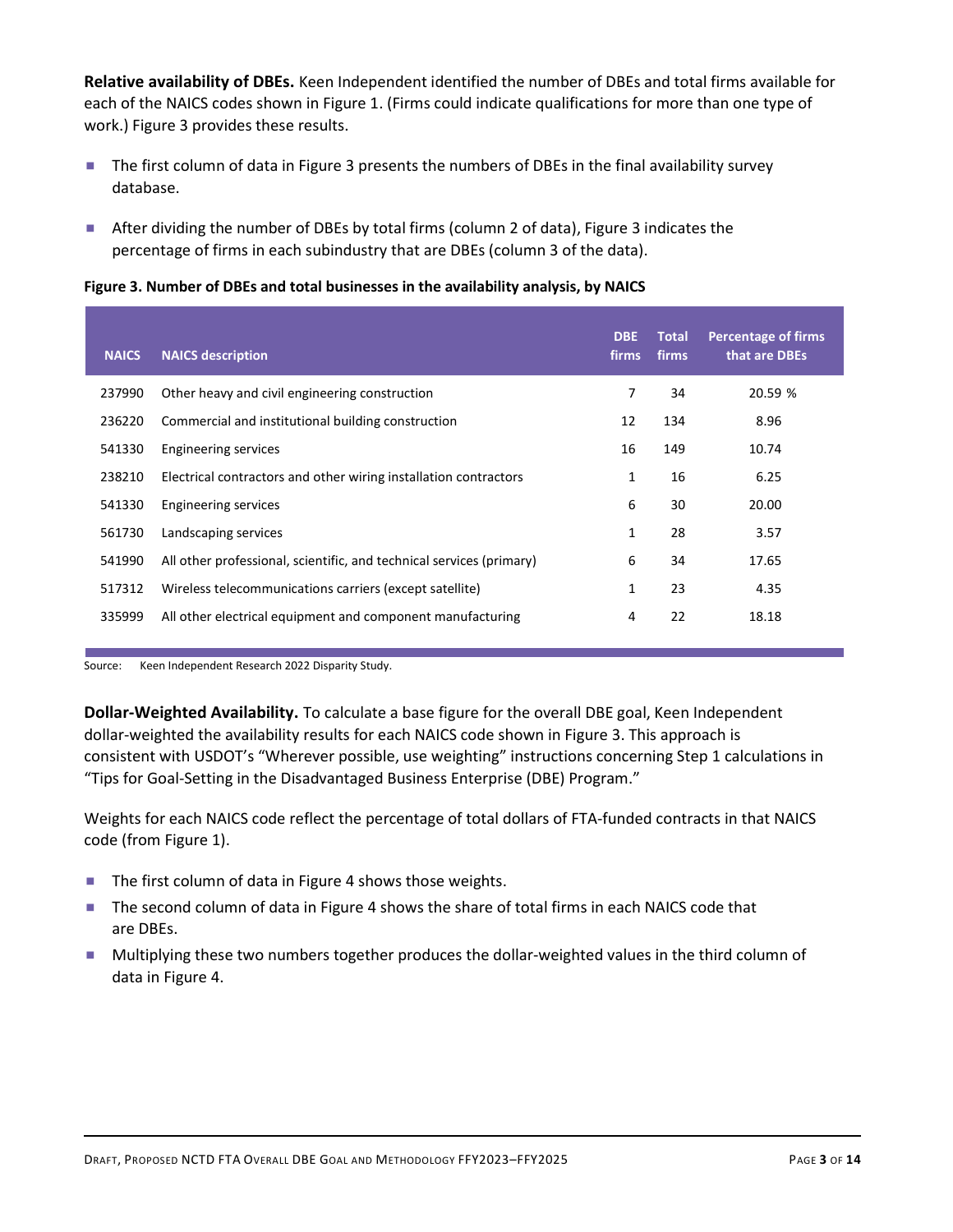|              | (third column of data in Figure 4). This sum, 16.51%, is the base figure for NCTD's DBE goal for FTA-funded<br>contracts.                                                                                                 |                                                      |                                                |                          |
|--------------|---------------------------------------------------------------------------------------------------------------------------------------------------------------------------------------------------------------------------|------------------------------------------------------|------------------------------------------------|--------------------------|
|              | Dollar-weighted availability is more precise than a simple "head count" of businesses because it considers<br>the specific type of work performed and the total dollars of spending for firms with those specializations. |                                                      |                                                |                          |
|              | Figure 4. Dollar weighted availability estimates for DBEs for NCTD FTA-funded contracts, FFY2023- FFY2025                                                                                                                 |                                                      |                                                |                          |
| <b>NAICS</b> | <b>NAICS description</b>                                                                                                                                                                                                  | <b>Percent of FTA-</b><br>funded contract<br>dollars | Percentage of<br>firms that are<br><b>DBEs</b> | Weighted<br>availability |
| 237990       | Other heavy and civil engineering construction                                                                                                                                                                            | 59.65 %                                              | 20.59 %                                        | 12.28 %                  |
| 236220       | Commercial and institutional building construction                                                                                                                                                                        | 10.57                                                | 8.96                                           | 0.95                     |
| 541330       | Engineering services                                                                                                                                                                                                      | 9.52                                                 | 10.74                                          | 1.02                     |
| 238210       | Electrical contractors and other wiring installation contractors                                                                                                                                                          | 8.62                                                 | 6.25                                           | 0.54                     |
| 541330       | Engineering services                                                                                                                                                                                                      | 6.11                                                 | 20.00                                          | 1.22                     |
| 561730       | Landscaping services                                                                                                                                                                                                      | 2.37                                                 | 3.57                                           | 0.08                     |
|              |                                                                                                                                                                                                                           | 1.44                                                 | 17.65                                          | 0.25                     |
| 541990       | All other professional, scientific, and technical services (primary)                                                                                                                                                      |                                                      |                                                |                          |
| 517312       | Wireless telecommunications carriers (except satellite)                                                                                                                                                                   | 1.12                                                 | 4.35                                           | 0.05                     |
| 335999       | All other electrical equipment and component manufacturing                                                                                                                                                                | 0.61                                                 | 18.18                                          | 0.11                     |

## Step 2. Determining if an Adjustment is Needed — 49 CFR Section 26.45(d)

Per the Federal DBE Program, NCTD considered potential step 2 adjustments to the base figure as part of determining its overall annual DBE goal for FTA-funded contracts. Federal regulations outline factors that an agency must consider when assessing whether to make any step 2 adjustments to its base figure:

- 1. Current capacity of DBEs to perform work, as measured by the volume of work DBEs have performed in recent years;
- 2. Information related to employment, self-employment, education, training and unions;
- 3. Any disparities in the ability of DBEs to get financing, bonding and insurance; and
- 4. Other relevant factors.<sup>1</sup>

Taking into account relevant information from the 2022 Disparity Study, NCTD considered each of the factors listed above in determining whether or not to adjust the base figure.

<sup>1</sup> 49 CFR Section 26.45.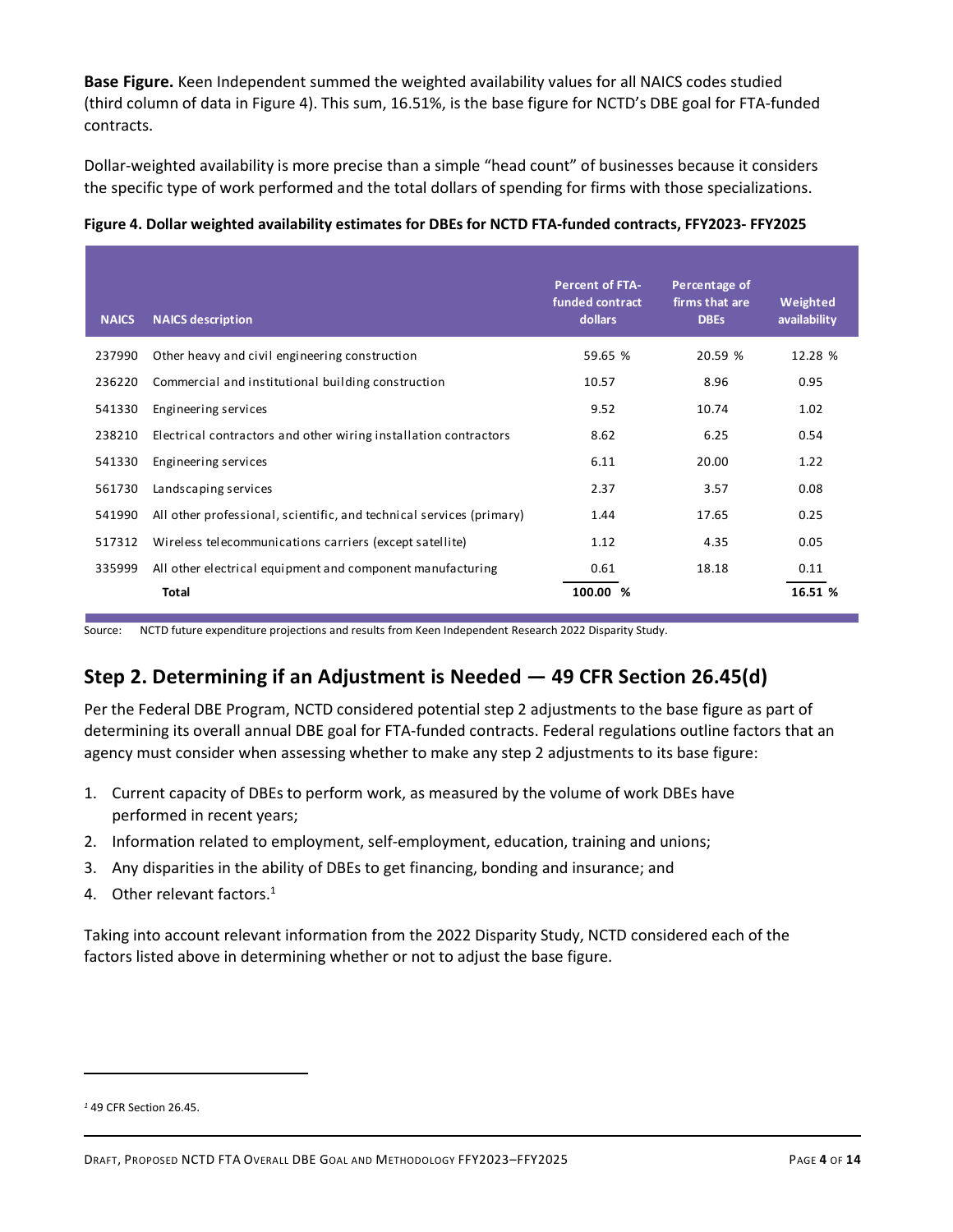1. Current capacity of DBEs to perform work, as measured by the volume of work DBEs have performed in recent years. USDOT's "Tips for Goal-Setting" suggests that agencies should examine data on past DBE participation on their USDOT-funded contracts in recent years (the percentage of contract dollars going to DBEs).

Based on commitments/award data from NCTD Uniform Reports of DBE Awards or Commitments and Payments reported to FTA, the median DBE participation from FFY2019 through FFY2021 was 6.15%. This value suggests a possible downward step 2 adjustment based on this factor. These results are presented in Figure 5.

The study team also calculated median DBE participation based on payments data from NCTD Uniform Reports (median past DBE participation for FFY2019 through FFY2021 of 22.58%).

The potential step 2 adjustment is calculated based on commitments/award data as these results may be more indicative of actual DBE utilization for these contracts.





Source: NCTD Uniform Reports of DBE Award or Commitments and Payments.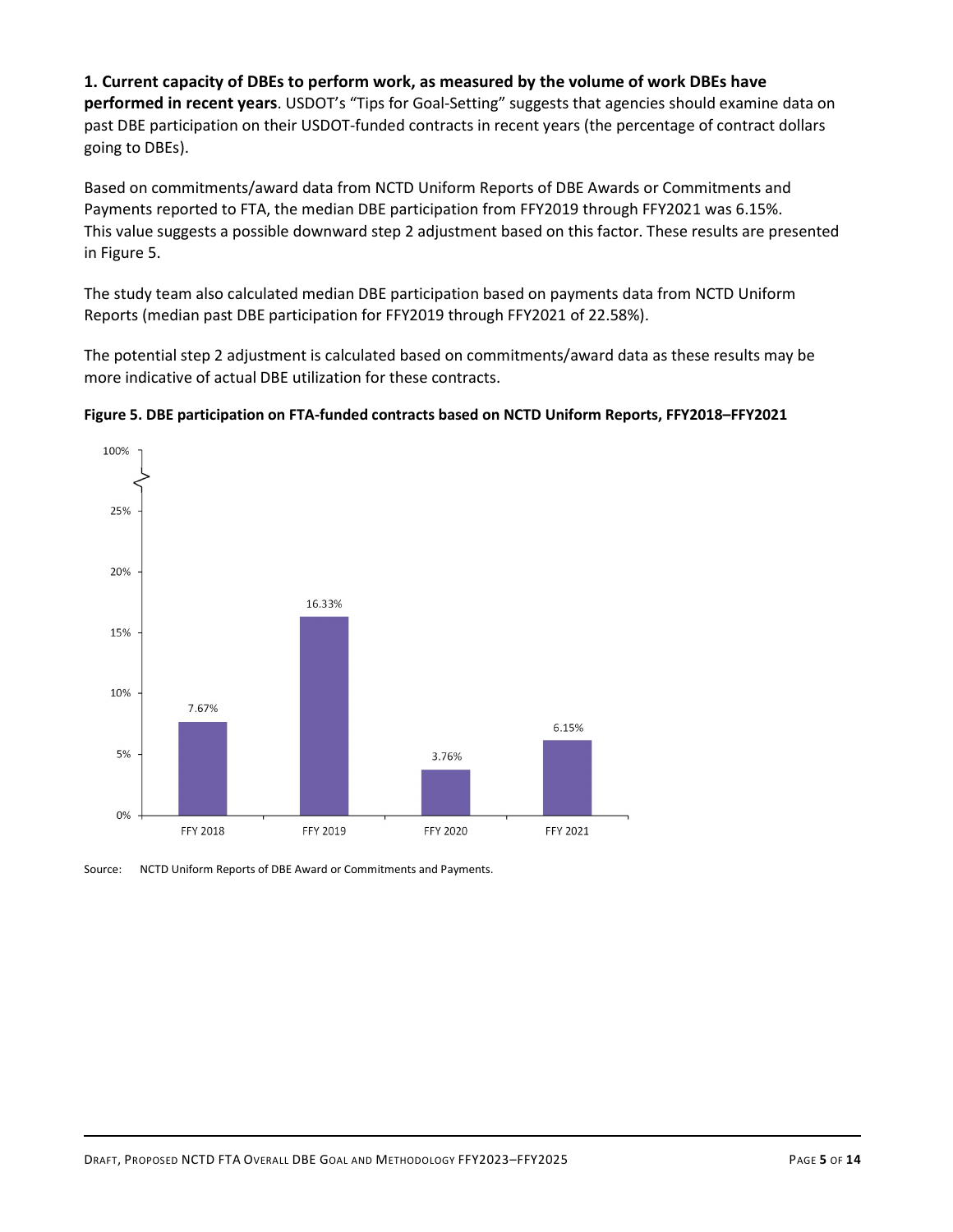2. Information related to employment, self-employment, education, training and unions. The 2022 Disparity Study Summary Report discusses information about conditions in the Orange County and San Diego County transportation contracting industry for minorities, women and MBE/WBEs. Detailed quantitative analyses of marketplace conditions in San Diego and Orange counties are presented in Appendices E through H. Keen Independent's analyses indicate that there are barriers that certain minority groups and women face related to entry and advancement and business ownership in the San Diego and Orange counties area construction, professional services, goods and other services industries.

In the 2022 Disparity Study, the study team used regression analyses to investigate whether race, ethnicity and gender affected rates of business ownership among workers in the San Diego and Orange counties area study industries. The regression analyses allowed the study team to examine those effects while statistically controlling for various personal characteristics including education and age (Appendix F of the report provides detailed results of the business ownership regression analyses). $2$ 

- **Those analyses revealed that African Americans, Asian-Pacific Americans, Hispanic Americans,** Native Americans and white women working in the local construction industry were less likely than nonminorities and white men to own construction businesses, even after accounting for various race- and gender-neutral personal characteristics. Each of these disparities was statistically significant.
- In addition, there were disparities in business ownership rates for Asian-Pacific Americans and Subcontinent Asian Americans working in the San Diego and Orange counties professional services industry.

Keen Independent analyzed the impact that barriers in business ownership would have on the base figure if these groups owned businesses at the same rate as similarly situated nonminorities and white men. This type of inquiry is sometimes referred to as a "but for" analysis because it estimates the availability of DBEs but for the effects of race and gender discrimination.

As the explanation of these calculations is somewhat complex, NCTD provides Figure 6 on the next page to document how the upward adjustment was determined. A detailed explanation of each portion of the calculation follows the figure.

Figure 6 calculates the impact on overall DBE availability, resulting in a possible upward adjustment of the base figure to 21.65%. The analysis included the same NCTD future contract opportunities that the study team analyzed to determine the base figure. Calculations are explained on the following page.

<sup>&</sup>lt;sup>2</sup>The study team examined U.S. Census data on business ownership rates using methods similar to analyses examined in court cases involving state departments of transportation in California, Illinois, and Minnesota.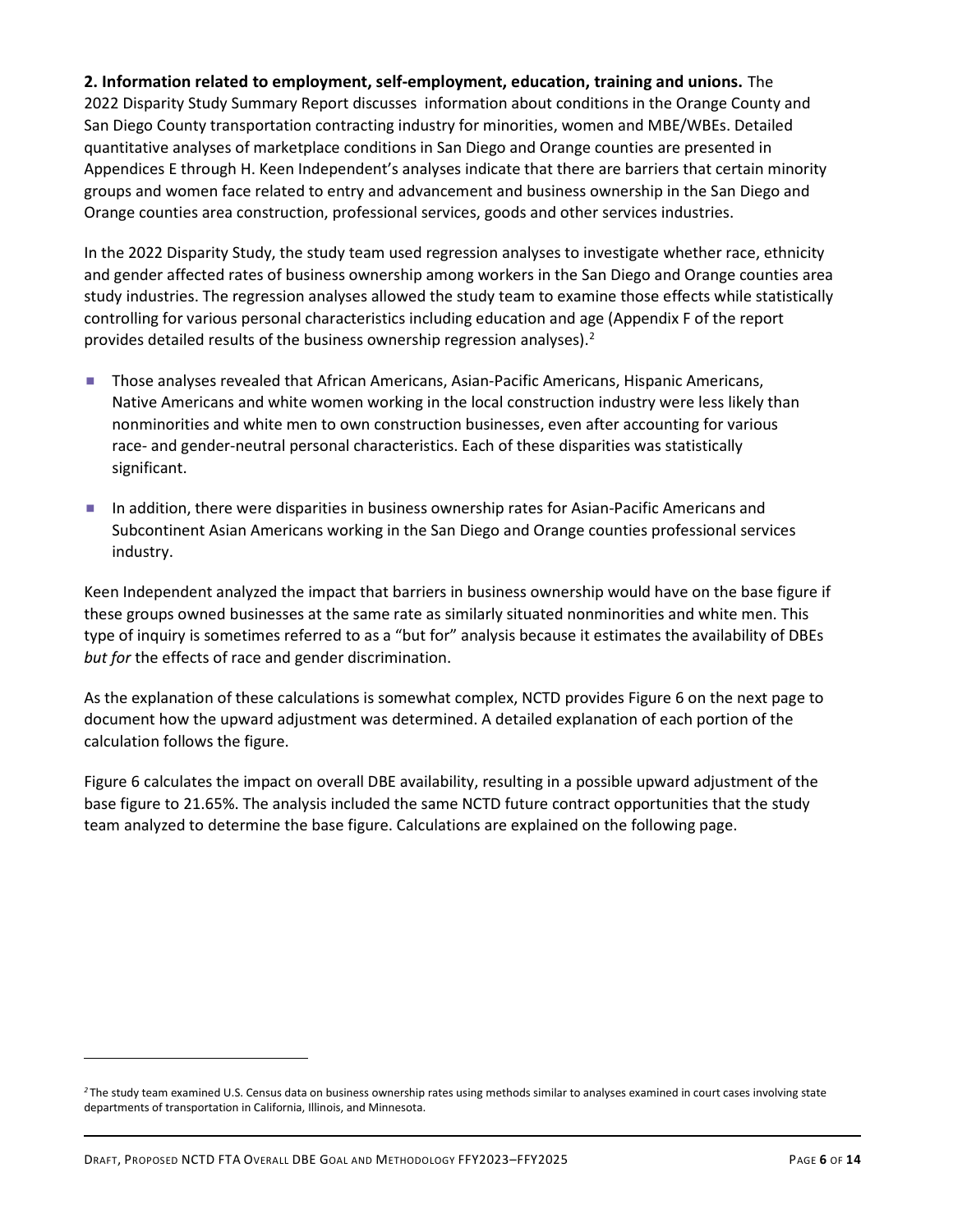|  |  |  | Figure 6. Potential step 2 adjustment considering disparities in the rates of business ownership |  |
|--|--|--|--------------------------------------------------------------------------------------------------|--|
|--|--|--|--------------------------------------------------------------------------------------------------|--|

|                                            |                              | Figure 6. Potential step 2 adjustment considering disparities in the rates of business ownership |                                                     |                                            |                                           |
|--------------------------------------------|------------------------------|--------------------------------------------------------------------------------------------------|-----------------------------------------------------|--------------------------------------------|-------------------------------------------|
|                                            | a.<br>Weighted<br><b>DBE</b> | $\mathbf{b}$ .<br><b>Disparity index</b><br>for business                                         | $C_{\star}$<br><b>Availability</b><br>after initial | d.<br><b>Availability</b><br>after scaling | e.<br><b>Components of</b><br>overall DBE |
| <b>Current DBEs</b>                        | <b>Availability</b>          | ownership                                                                                        | adjustment*                                         | to 100%                                    | availability**                            |
| Construction                               |                              |                                                                                                  |                                                     |                                            |                                           |
|                                            |                              |                                                                                                  |                                                     |                                            |                                           |
| African American<br>Asian-Pacific American | 2.53 %<br>4.75               | 61<br>81                                                                                         | 4.14 %<br>5.86                                      | 3.88 %<br>5.49                             |                                           |
| Hispanic American                          | 7.86                         | 66                                                                                               | 11.91                                               | 11.15                                      |                                           |
| Native American                            | 0.00                         | 66                                                                                               | 0.00                                                | 0.00                                       |                                           |
| Other minorities                           | 2.33                         | n/a                                                                                              | 2.33                                                | 2.18                                       |                                           |
| White women                                | 0.00                         | 45                                                                                               | 0.00                                                | 0.00                                       |                                           |
| Minorities and women                       | 17.46 %                      | n/a                                                                                              | 24.24 %                                             | 22.70 %                                    | 17.90 %                                   |
| All other businesses                       | 82.54                        | n/a                                                                                              | 82.54                                               | 77.30                                      |                                           |
| <b>Total firms</b>                         | 100.00 %                     | n/a                                                                                              | 106.78 %                                            | 100.00 %                                   |                                           |
| <b>Professional services</b>               |                              |                                                                                                  |                                                     |                                            |                                           |
|                                            |                              |                                                                                                  |                                                     |                                            |                                           |
| Asian-Pacific American                     | 5.13 %                       | 65                                                                                               | 7.89 %                                              | 7.34 %                                     |                                           |
| Subcontinent Asian American                | 2.81                         | 37                                                                                               | 7.60                                                | 7.07                                       |                                           |
| Other minorities                           | 5.32                         | n/a                                                                                              | 5.32                                                | 4.95                                       |                                           |
| White women                                | 1.37                         | n/a                                                                                              | 1.37                                                | 1.27                                       |                                           |
| Minorities and women                       | 14.63 %                      | n/a                                                                                              | 22.18 %                                             | 20.63 %                                    | 3.52 %                                    |
| All other businesses<br><b>Total firms</b> | 85.37<br>100.00 %            | n/a                                                                                              | 85.37<br>107.55 %                                   | 79.37<br>100.00 %                          |                                           |
|                                            |                              | n/a                                                                                              |                                                     |                                            |                                           |
| Goods                                      |                              |                                                                                                  |                                                     |                                            |                                           |
| Minorities                                 | 18.18 %                      | n/a                                                                                              | 18.18 %                                             | 18.18 %                                    |                                           |
| White women                                | 0.00                         | n/a                                                                                              | 0.00                                                | 0.00                                       |                                           |
| Minorities and women                       | 18.18 %                      | n/a                                                                                              | 18.18 %                                             | 18.18 %                                    | 0.11%                                     |
| All other businesses                       | 81.82                        | n/a                                                                                              | 81.82                                               | 81.82                                      |                                           |
| <b>Total firms</b>                         | 100.00 %                     | n/a                                                                                              | 100.00 %                                            | 100.00 %                                   |                                           |
| <b>Other services</b>                      |                              |                                                                                                  |                                                     |                                            |                                           |
| Hispanic American                          | 2.43 %                       | 124                                                                                              | 1.96 %                                              | 1.96 %                                     |                                           |
| Other minorities                           | 1.40                         | n/a                                                                                              | 1.40                                                | 1.40                                       |                                           |
| White women                                | 0.00                         | n/a                                                                                              | 0.00                                                | 0.00                                       |                                           |
| Minorities and women                       | 3.82 %                       | n/a                                                                                              | 3.35 %                                              | 3.37 %                                     | 0.12%                                     |
| All other businesses                       | 96.18                        | n/a                                                                                              | 96.18                                               | 96.63                                      |                                           |
| <b>Total firms</b>                         | 100.00 %                     | n/a                                                                                              | 99.53 %                                             | 100.00 %                                   |                                           |
|                                            |                              |                                                                                                  |                                                     |                                            |                                           |
| <b>Total for DBEs</b>                      | 16.51 %                      | n/a                                                                                              | n/a                                                 |                                            | 21.65 %<br>5.14 %                         |
| Difference from base figure                |                              |                                                                                                  |                                                     |                                            |                                           |

Source: Keen Independent Research based on FTA-funded contracts for January 2016 through December 2020, and statistical analysis of U.S. Census Bureau American Community Survey data.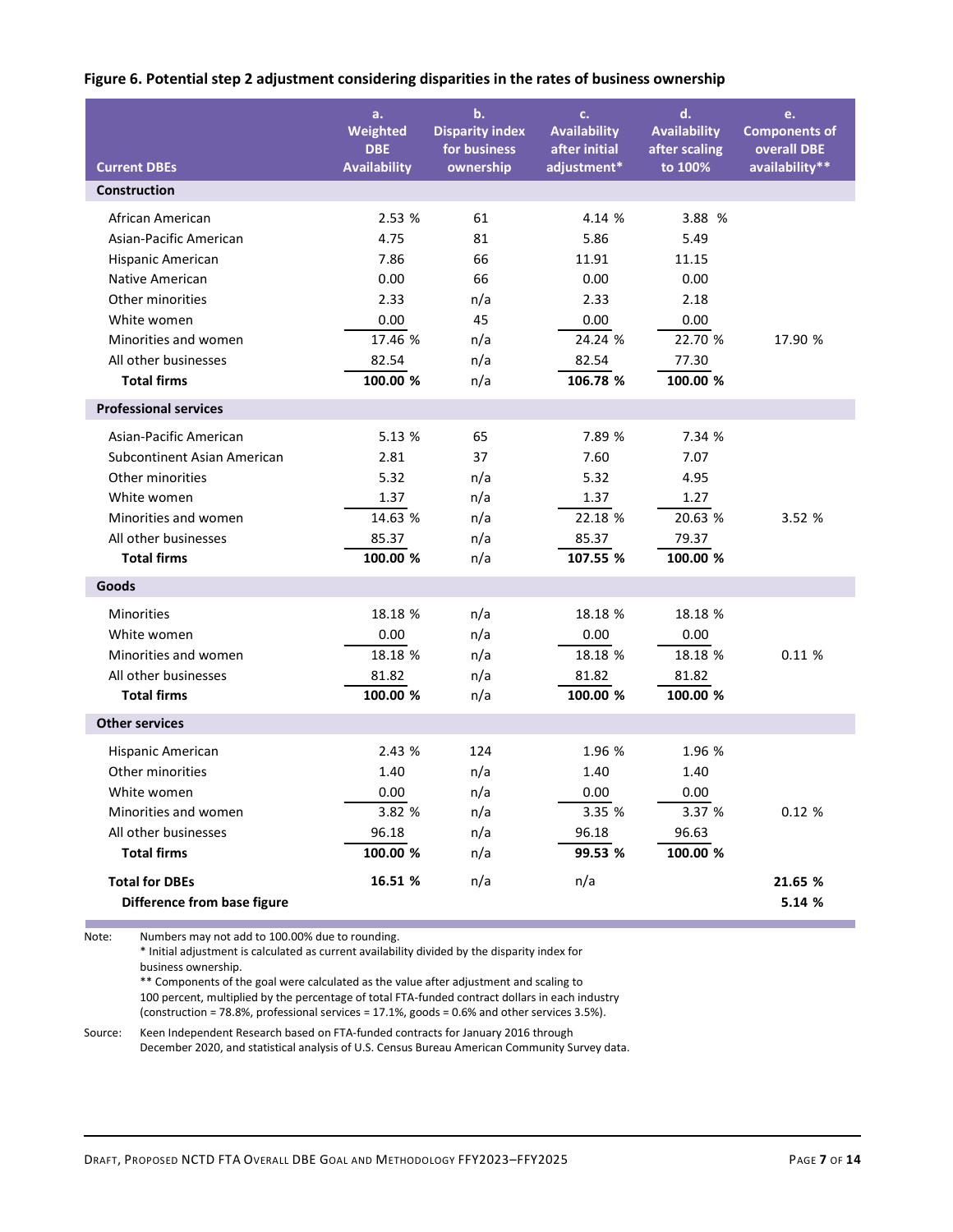The study team completed these "but for" analyses for each industry and then weighted the results based on the proportion of projected FTA-funded contract dollars for FFY2023–FFY2025 (i.e., a 78.8% weight for construction, 17.1% weight for professional services, 0.6% for goods and 3.5% for other services). The rows and columns of Figure 6 present the following information from Keen Independent's "but for" analyses:

- 1. Current availability. Column (a) presents the current weighted availability of DBEs by group for construction, professional services, goods and other services. Each row presents the percentage availability by group. The current combined availability of DBEs for projected NCTD FTA-funded contracts for FFY2023 through FFY2025 is 16.51 percent, as shown in bottom row of column (a).
- 2. Disparity indices for business ownership. As presented in Appendix F, African Americans, Asian-Pacific Americans, Hispanic Americans, Native Americans and white women working in the construction industry were less likely to own construction firms than similarly situated nonminorities and white men. These differences were statistically significant for each of those groups.

Keen Independent calculated simulated business ownership rates if those groups owned businesses at the same rate as nonminorities and white males who share similar personal characteristics. The study team then calculated a business ownership disparity index for each group by dividing the observed business ownership rate by the benchmark business ownership rate and then multiplying the result by 100.

Column (b) of Figure 6 presents disparity indices related to business ownership for the different racial/ethnic and gender groups. For example, as shown in column (b), African Americans own construction businesses at 61 percent of the rate that would be expected based on the simulated business ownership rates of white males who share similar personal characteristics. Appendix F explains how the study team calculated the disparity indices.

- 3. Availability after initial adjustment. Column (c) presents availability estimates for MBEs and WBEs by industry after initially adjusting for statistically significant disparities in business ownership rates. The study team calculated those estimates by dividing the current availability in column (a) by the disparity index for business ownership in column (b) and then multiplying by 100.
- 4. Availability after scaling to 100%. Column (d) shows adjusted availability estimates that were re-scaled so that the sum of the availability estimates equals 100 percent for each industry. The study team re-scaled the adjusted availability estimates by taking each group's adjusted availability estimate in column (c) and dividing it by the sum of availability estimates shown under "Total firms" in column (c)  $$ and multiplying by 100. For example, the re-scaled availability estimate for African Americans shown for construction was calculated in the following way:  $(4.14\% \div 106.78\%) \times 100 = 3.88\%$ .
- 5. Components of overall DBE goal with upward adjustment. Column (e) of Figure 6 shows the component of the total base figure attributed to the adjusted DBE availability for each industry. The study team calculated each component by taking the total availability estimate shown in column (d) for each industry and multiplying it by the proportion of projected FTA-funded contract dollars from FFY2023 through FFY2025 in each industry (i.e., 78.8% for construction, 17.1% for professional services, 0.6% for goods and 3.5% for other services).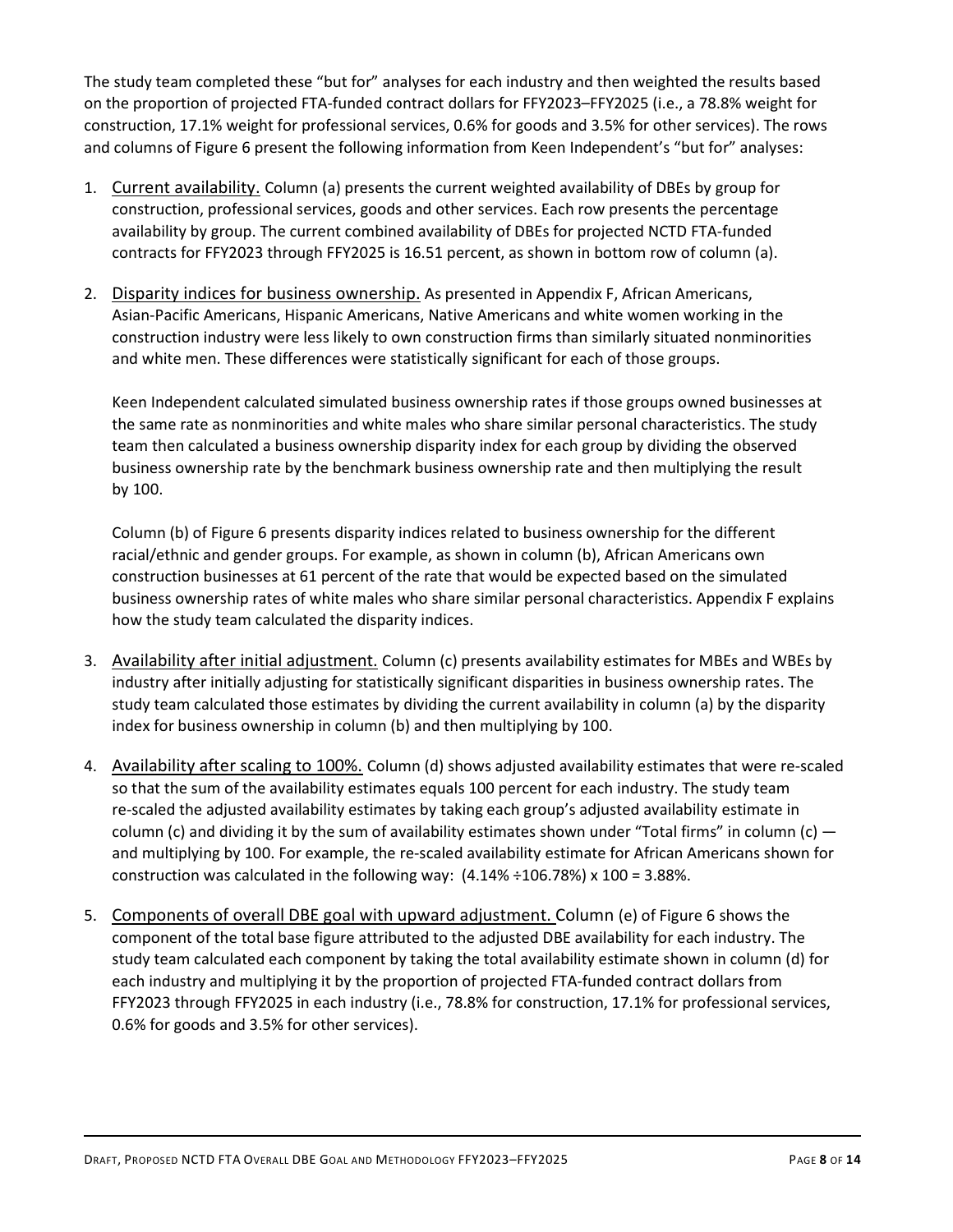For example, the study team used the 22.70 percent shown for DBE availability for construction firms in column (d) and multiplied it by 78.8 percent for a result of 17.90 percent. A similar weighting of DBE availability for professional services produced a value of 3.52 percent, 0.11 percent for goods and 0.12 percent for other services. The values in column (e) were then summed to equal the overall base figure adjusted for barriers in business ownership, which is 21.65 percent as shown in the bottom of column (e).

Finally, Keen Independent calculated the difference between the "but for" DBE availability (21.65%) and the current availability (16.51%) to calculate the potential upward adjustment. This difference, and potential upward adjustment, is 5.14 percentage points (21.65% - 16.51% = 5.14%).

3. Any disparities in the ability of DBEs to get financing, bonding and insurance. Analysis of access to financing and bonding revealed quantitative and qualitative evidence of disadvantages for minorities, women and MBE/WBEs.

- Any barriers to obtaining financing and bonding might affect opportunities for minorities and women to successfully form and operate construction and professional services businesses in the San Diego and Orange counties area marketplace.
- Any barriers that MBE/WBEs face in obtaining financing and bonding would also place those businesses at a disadvantage in obtaining NCTD construction and professional services contracts and subcontracts.

Note that financing and bonding are closely linked, as discussed in Appendix J.

The information about financing, bonding and insurance supports an upward step 2 adjustment in NCTD's overall annual goal for DBE participation in FTA-funded contracts.

4. Other factors. The Federal DBE Program suggests that federal aid recipients also examine "other factors" when determining whether to make any step 2 adjustments to their base figure.<sup>3</sup>

Among the "other factors" examined in this study was the success of MBE/WBEs relative to majority-owned businesses in the San Diego and Orange counties area marketplace. There is quantitative and qualitative evidence that certain groups of MBE/WBEs are less successful than majority-owned firms, and face greater barriers in the marketplace, even after considering neutral factors.

There is no straightforward way to project the number of MBE/WBEs available for NCTD work but for the effects of these other factors.

Summary of approaches for making step 2 adjustments. Quantification of potential downward or upward step 2 adjustments is summarized below.

1. Current capacity of DBEs to perform work, as measured by the volume of work DBEs have performed in recent years. Analysis of this factor might indicate a downward step 2 adjustment if NCTD

 $3$  49 CFR Section 26.45.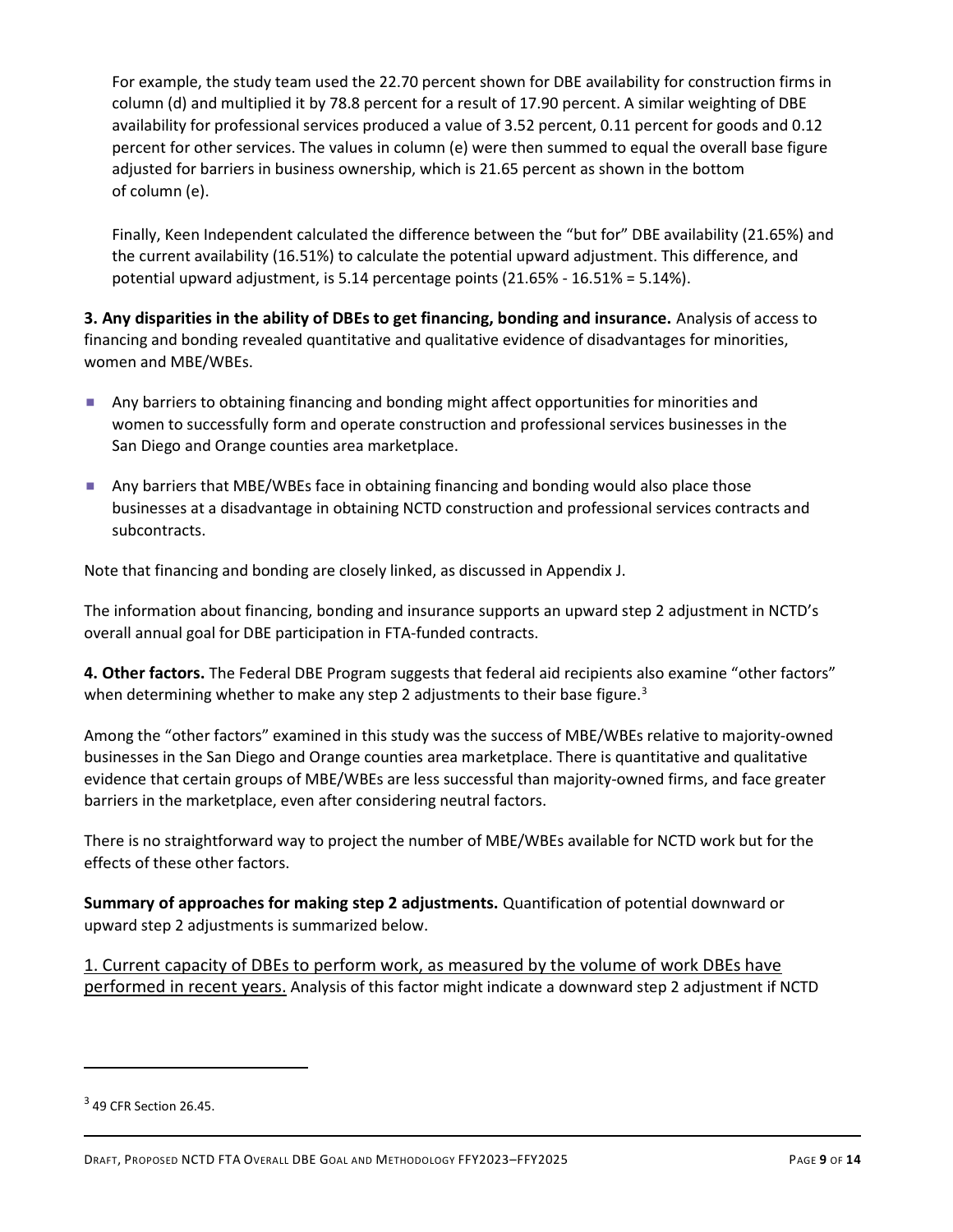analyzed its estimates of past DBE participation for recent years (based on commitments/awards), the median DBE participation on FTA-funded contracts was 6.15 percent (from Figure 5).

#### Figure 7. Potential step 2 adjustments to overall DBE goal for FTA-funded contracts, FFY2023–FFY2025

| JSDOT "Tips for Goal-Setting" suggests taking one-half of the difference between the base figure and<br>vidence of current capacity as one approach to calculate the step 2 adjustment for that factor. |                                                                                                     |                                                                                                                                                                                                                                                                                                                                                                                                                                                                                                                                                                    |                                                                                                                                                                                                                                                                                                                             |  |  |  |  |  |  |
|---------------------------------------------------------------------------------------------------------------------------------------------------------------------------------------------------------|-----------------------------------------------------------------------------------------------------|--------------------------------------------------------------------------------------------------------------------------------------------------------------------------------------------------------------------------------------------------------------------------------------------------------------------------------------------------------------------------------------------------------------------------------------------------------------------------------------------------------------------------------------------------------------------|-----------------------------------------------------------------------------------------------------------------------------------------------------------------------------------------------------------------------------------------------------------------------------------------------------------------------------|--|--|--|--|--|--|
|                                                                                                                                                                                                         | 11.33%. (These calculations are presented in Figure 7).                                             |                                                                                                                                                                                                                                                                                                                                                                                                                                                                                                                                                                    | The difference between the 16.51 percent base figure and 6.15 percent DBE participation is 10.36<br>ercentage points (16.51% - 6.15% = 10.36%). One-half of this difference is a downward adjustment of 5.18<br>bercentage points (10.36% $\div$ 2 = 5.18%). The goal would then be calculated as follows: 16.51% - 5.18% = |  |  |  |  |  |  |
|                                                                                                                                                                                                         | igure 7. Potential step 2 adjustments to overall DBE goal for FTA-funded contracts, FFY2023-FFY2025 | 2. Information related to employment, self-employment, education, training, and unions. The study<br>eam was not able to quantify all of the information regarding barriers to entry for MBE/WBEs.<br>Quantification of the business ownership factor indicates an upward step 2 adjustment of 5.14 percentage<br>boints to reflect the "but for" analyses of business ownership rates. If NCTD made this adjustment, the<br>overall DBE goal for FTA-funded contracts would be 21.65 percent (16.51% + 5.14% = 21.65%).<br>igure 7 summarizes these calculations. |                                                                                                                                                                                                                                                                                                                             |  |  |  |  |  |  |
|                                                                                                                                                                                                         | <b>Step 2 adjustment component</b>                                                                  | <b>Value</b>                                                                                                                                                                                                                                                                                                                                                                                                                                                                                                                                                       | <b>Explanation</b>                                                                                                                                                                                                                                                                                                          |  |  |  |  |  |  |
|                                                                                                                                                                                                         |                                                                                                     |                                                                                                                                                                                                                                                                                                                                                                                                                                                                                                                                                                    |                                                                                                                                                                                                                                                                                                                             |  |  |  |  |  |  |
|                                                                                                                                                                                                         | Lower adjustment of overall DBE goal for current capacity                                           |                                                                                                                                                                                                                                                                                                                                                                                                                                                                                                                                                                    |                                                                                                                                                                                                                                                                                                                             |  |  |  |  |  |  |
|                                                                                                                                                                                                         | Base figure<br>Evidence of current capacity                                                         | 16.51 %<br>6.15<br>10.36 %                                                                                                                                                                                                                                                                                                                                                                                                                                                                                                                                         | From base figure analysis<br>Past DBE participation                                                                                                                                                                                                                                                                         |  |  |  |  |  |  |
|                                                                                                                                                                                                         | Difference                                                                                          | ÷<br>$2^{\circ}$                                                                                                                                                                                                                                                                                                                                                                                                                                                                                                                                                   | Reduce by one-half                                                                                                                                                                                                                                                                                                          |  |  |  |  |  |  |
|                                                                                                                                                                                                         | Adjustment<br>Base figure                                                                           | 5.18%<br>16.51 %                                                                                                                                                                                                                                                                                                                                                                                                                                                                                                                                                   | Downward adjustment for current capacity<br>From base figure analysis                                                                                                                                                                                                                                                       |  |  |  |  |  |  |
|                                                                                                                                                                                                         | Adjustment for current capacity<br><b>Overall DBE goal</b>                                          | 5.18<br>11.33 %                                                                                                                                                                                                                                                                                                                                                                                                                                                                                                                                                    | Downward step 2 adjustment<br>Lower range of DBE goal                                                                                                                                                                                                                                                                       |  |  |  |  |  |  |
|                                                                                                                                                                                                         | Upward adjustment of overall DBE goal for business ownership                                        |                                                                                                                                                                                                                                                                                                                                                                                                                                                                                                                                                                    |                                                                                                                                                                                                                                                                                                                             |  |  |  |  |  |  |

| <b>Overall DBE goal</b>                                      | 21.65%  | Upward adjustment of DBE goal for business ownership |  |  |  |  |  |  |
|--------------------------------------------------------------|---------|------------------------------------------------------|--|--|--|--|--|--|
| Adjustment for "but for" factors                             | 5.14    | "But for" step 2 adjustment for business ownership   |  |  |  |  |  |  |
| Base figure                                                  | 16.51 % | From base figure analysis                            |  |  |  |  |  |  |
| Upward adjustment of overall DBE goal for business ownership |         |                                                      |  |  |  |  |  |  |

Note: Numbers may not add to totals due to rounding.

Source: Keen Independent Research analysis.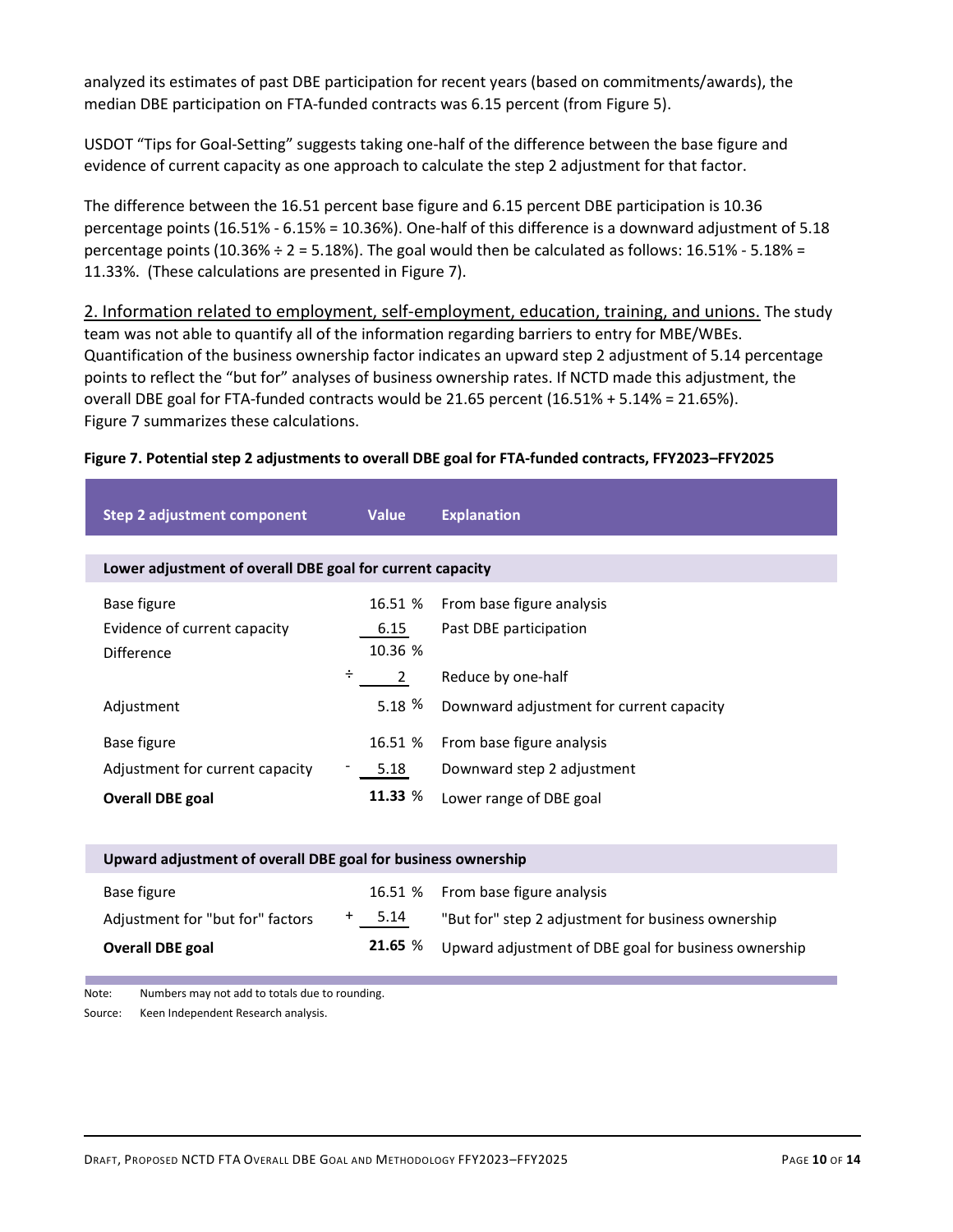3. Any disparities in the ability of DBEs to get financing, bonding and insurance. Analysis of financing, bonding and insurance indicates that an upward adjustment is appropriate. However, the impact of these factors on availability could not be quantified in the 2022 Disparity Study.

4. Other factors. Although the impact of the barriers to success of MBE/WBEs could not be specifically quantified in the 2022 Disparity Study, the evidence supports an upward adjustment.

Summary. NCTD considered whether or not to make a step 2 adjustment when determining its overall DBE goal.

- Adjustment for past DBE participation. If NCTD makes a downward step 2 adjustment reflecting current capacity to perform work, its overall DBE goal for FTA-funded contracts would be 11.33%.
- Adjustment for disparity in business ownership. If NCTD instead makes an upward adjustment based on estimated MBE/WBE availability but for the effects of race- and gender-based discrimination, its DBE goal would be 21.65%.

Figure 8 presents a summary of potential step 2 adjustments which NCTD considered.





Source: Keen Independent Research using 2020 Disparity Study results.

Adjustments Summary. For FTA-funded contracts from FFY2023 through FFY2025, NCTD proposes utilizing a downward step 2 adjustment, based on past DBE participation, that produces an overall DBE goal of 11.33%, which is considerable higher than its overall DBE goal of 4.20% for recent years.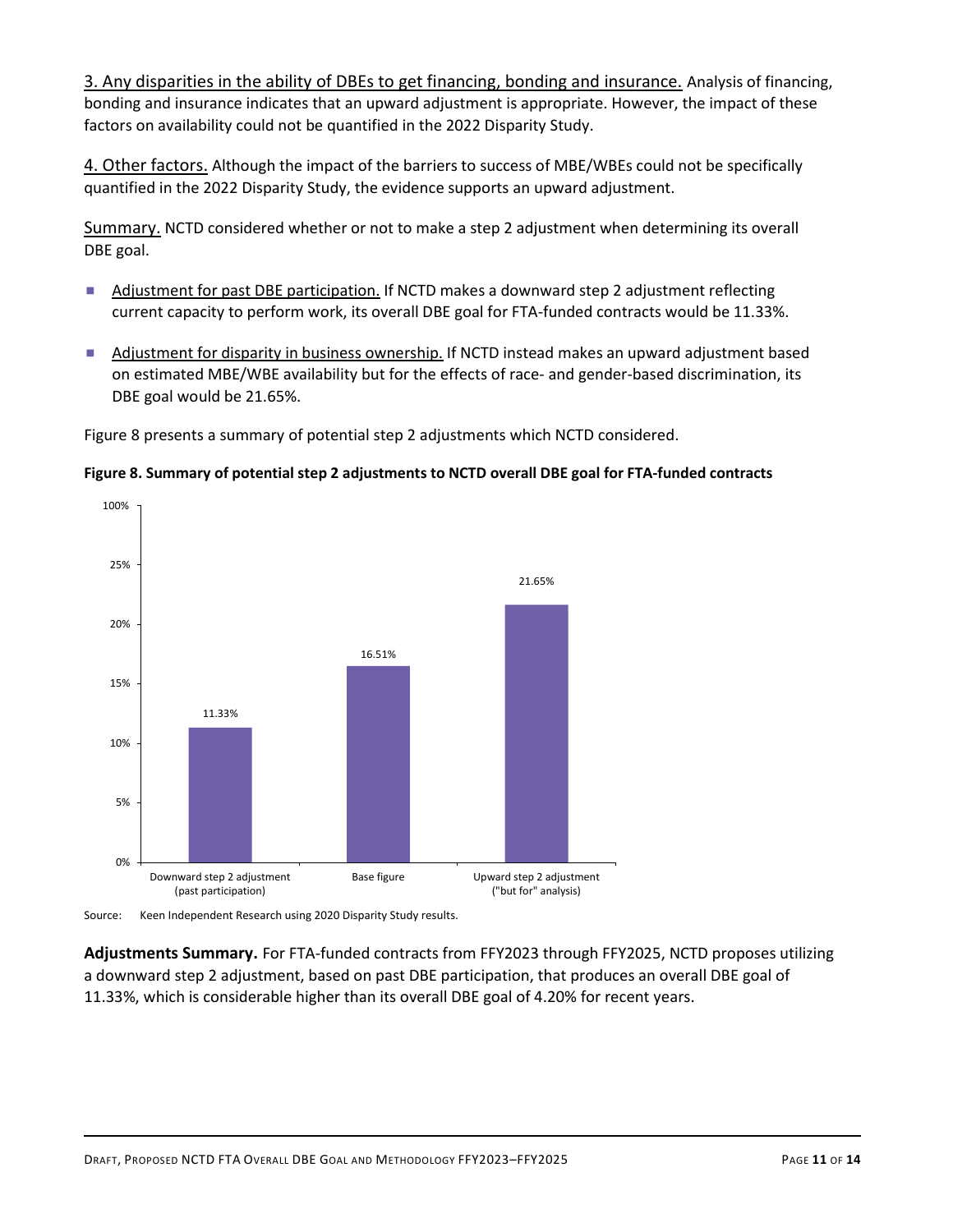### Race-/Gender-Neutral and Race-/Gender-Conscious Split — 49 CFR Section 26.51(c)

To comply with the Federal DBE Program, NCTD must meet the maximum feasible portion of its overall DBE goal using race- and gender-neutral measures.<sup>4</sup> Race- and gender-neutral measures are initiatives that encourage the participation of all businesses, or all small businesses, and are not specifically limited to MBE/WBEs or DBEs. NCTD has considered whether it can meet its overall DBE goal solely through neutral means or whether race- and gender-conscious measures — such as DBE contract goals — are also needed. As part of doing so, NCTD has projected the portion of its overall DBE goals that it expects to meet (a) through race- and gender-neutral means, and (b) through race- and gender-conscious programs (if any). During the previous goal period NCTD operated an entirely race-neutral DBE program for its FTA-funded contracts.

USDOT offers guidance concerning how transportation agencies should project the portions of their overall DBE goals that will be met through race- and gender-neutral, and race- and gender-conscious measures, including the following:

- USDOT Questions and Answers about 49 CFR Part 26 addresses factors for federal aid recipients to consider when projecting the portion of their overall DBE goals that they will meet through raceand gender-neutral means.<sup>5</sup>
- **USDOT** "Tips for Goal-Setting" also suggests factors for federal aid recipients to consider when making such projections.<sup>6</sup>

Based on 49 CFR Part 26 and the resources above, NCTD considered the following questions:

- 1. Is there evidence of discrimination within the local transportation contracting marketplace for any racial, ethnic or gender groups?
- 2. What has been the agency's past experience in meeting its overall DBE goal?
- 3. What has DBE participation been when NCTD has not applied DBE contract goals?<sup>7</sup>
- 4. What is the extent and effectiveness of race- and gender-neutral measures that NCTD currently has in place and will put in place for the next fiscal year?

The balance of this section is organized around each of those general areas of questions.

<sup>4</sup> 49 CFR Section 26.51.

<sup>5</sup> See http://www.dotcr.ost.dot.gov/Documents/Dbe/49CFRPART26.doc

<sup>6</sup> 49 CFR Section 26.51.

<sup>7</sup> USDOT guidance suggests evaluating (a) certain DBE participation as prime contractors if the DBE contract goals did not affect utilization, (b) DBE participation as prime contractors and subcontractors for agency contracts without DBE goals, and (c) overall utilization for other state, local or private contracting where contract goals are not used.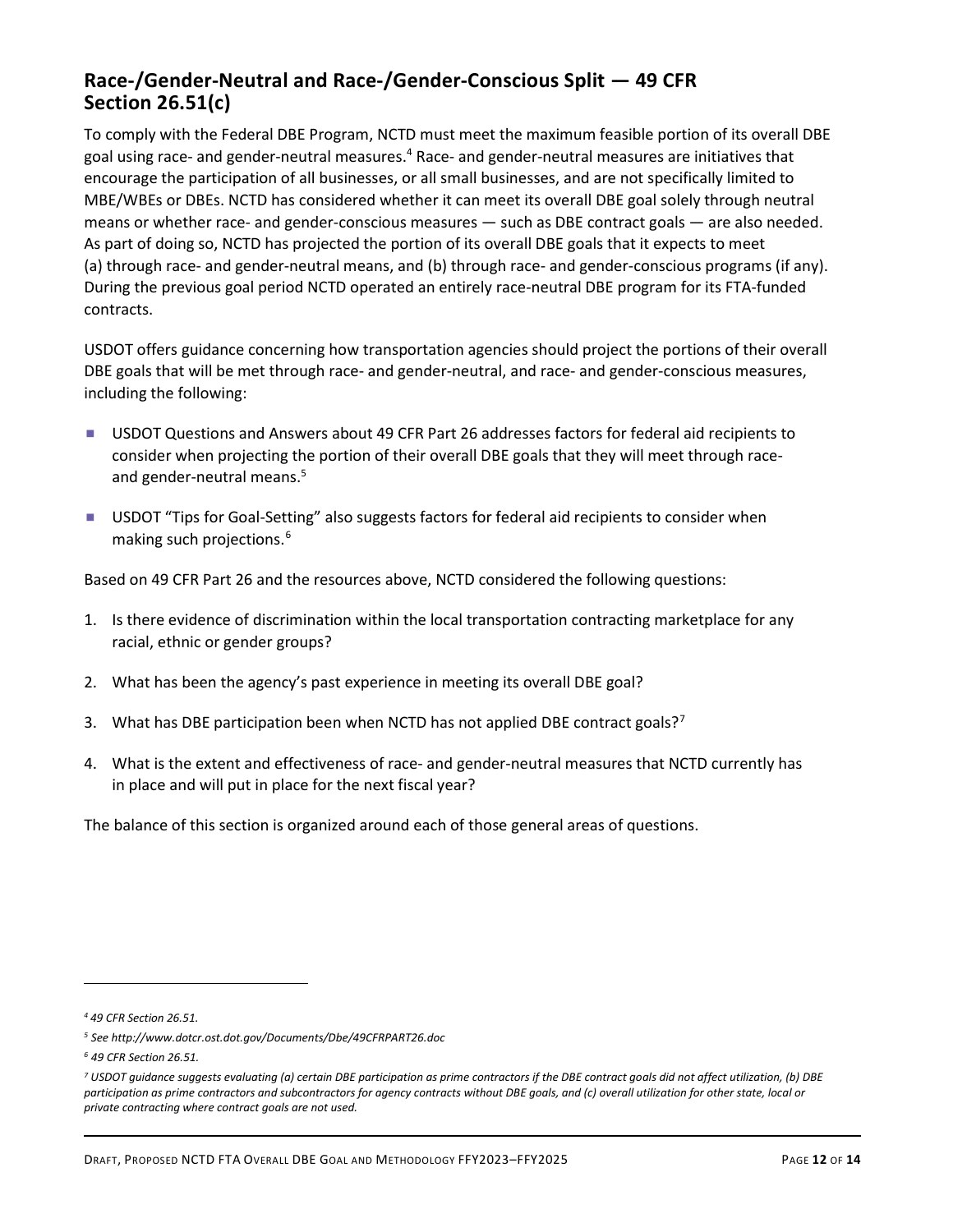1. Is there evidence of discrimination within the local transportation contracting marketplace for any racial, ethnic or gender groups? The 2022 Disparity Study provides conditions in the local marketplace to address this question. Quantitative and qualitative information is summarized below.

Marketplace conditions. As discussed in the 2022 Disparity Study, there was quantitative evidence of disparities in outcomes in Orange County and San Diego County marketplace for minority- and womanowned firms in general and for certain MBE/WBE groups concerning the above issues.

Qualitative information indicated some evidence that discrimination may have been a factor in these outcomes (see Qualitative Analysis section of the 2022 Disparity Study).

Results of the disparity analysis for FTA-funded contracts. The 2022 Disparity Study examines disparities in NCTD contracting. Utilization of certain MBE groups and minority-owned businesses in general on NCTD contracts was substantially below what might be expected from the availability analysis.

For the most recent two years studied (Jan. 2019 through Dec. 2020), there were also substantial disparities for Subcontinent Asian American- and white woman-owned firms in NCTD contracts (see 2022 Disparity Study).

Summary. NCTD reviewed the information about marketplace conditions and the disparity analyses for its contracts presented in the 2022 Disparity Study, as well as other information it may have, when considering the extent to which it can meet its overall DBE goal through neutral measures. The combined information from the marketplace analyses and the disparity analyses for NCTD contracts indicates disparities in outcomes for African American-, Asian-Pacific American-, Hispanic American and Native American-owned firms. There is also some evidence of disparities for Subcontinent Asian American- and white woman-owned businesses.

| businesses.                   |                    | from the marketplace analyses and the disparity analyses for NCTD contracts indicates disparities in<br>outcomes for African American-, Asian-Pacific American-, Hispanic American and Native American-owned<br>firms. There is also some evidence of disparities for Subcontinent Asian American- and white woman-owned |                        |         |                                                    |
|-------------------------------|--------------------|--------------------------------------------------------------------------------------------------------------------------------------------------------------------------------------------------------------------------------------------------------------------------------------------------------------------------|------------------------|---------|----------------------------------------------------|
|                               |                    | 2. What has been the agency's past experience in meeting its overall DBE goal? Figure 9 shows results<br>of NCTD'S reported DBE participation based on DBE commitments/awards on FTA-funded contracts.                                                                                                                   |                        |         |                                                    |
| FFY2018 and FFY2021.          |                    | As shown, NCTD fell short of its overall DBE goals in one of the four fiscal years when participation was<br>measured based on commitments. DBE participation based on payments was higher than the goal for                                                                                                             |                        |         |                                                    |
|                               |                    | Figure 9. Overall DBE goal and reported DBE participation on FTA-funded contracts, FFY2018-FFY2021                                                                                                                                                                                                                       |                        |         |                                                    |
| <b>Federal</b><br>fiscal year | <b>DBE</b><br>goal | <b>DBE</b><br>commitments/<br>awards                                                                                                                                                                                                                                                                                     | <b>DBE</b><br>payments | Awards  | <b>Difference from DBE goal</b><br><b>Payments</b> |
| 2018                          | 4.59 %             | 7.67 %                                                                                                                                                                                                                                                                                                                   | 19.38 %                | 3.08 %  | 14.79 %                                            |
| 2019                          | 4.59               | 16.33                                                                                                                                                                                                                                                                                                                    | 20.60                  | 11.74   | 16.01                                              |
| 2020                          | 4.20               | 3.76                                                                                                                                                                                                                                                                                                                     | 43.82                  | $-0.44$ | 39.62                                              |

#### Figure 9. Overall DBE goal and reported DBE participation on FTA-funded contracts, FFY2018–FFY2021